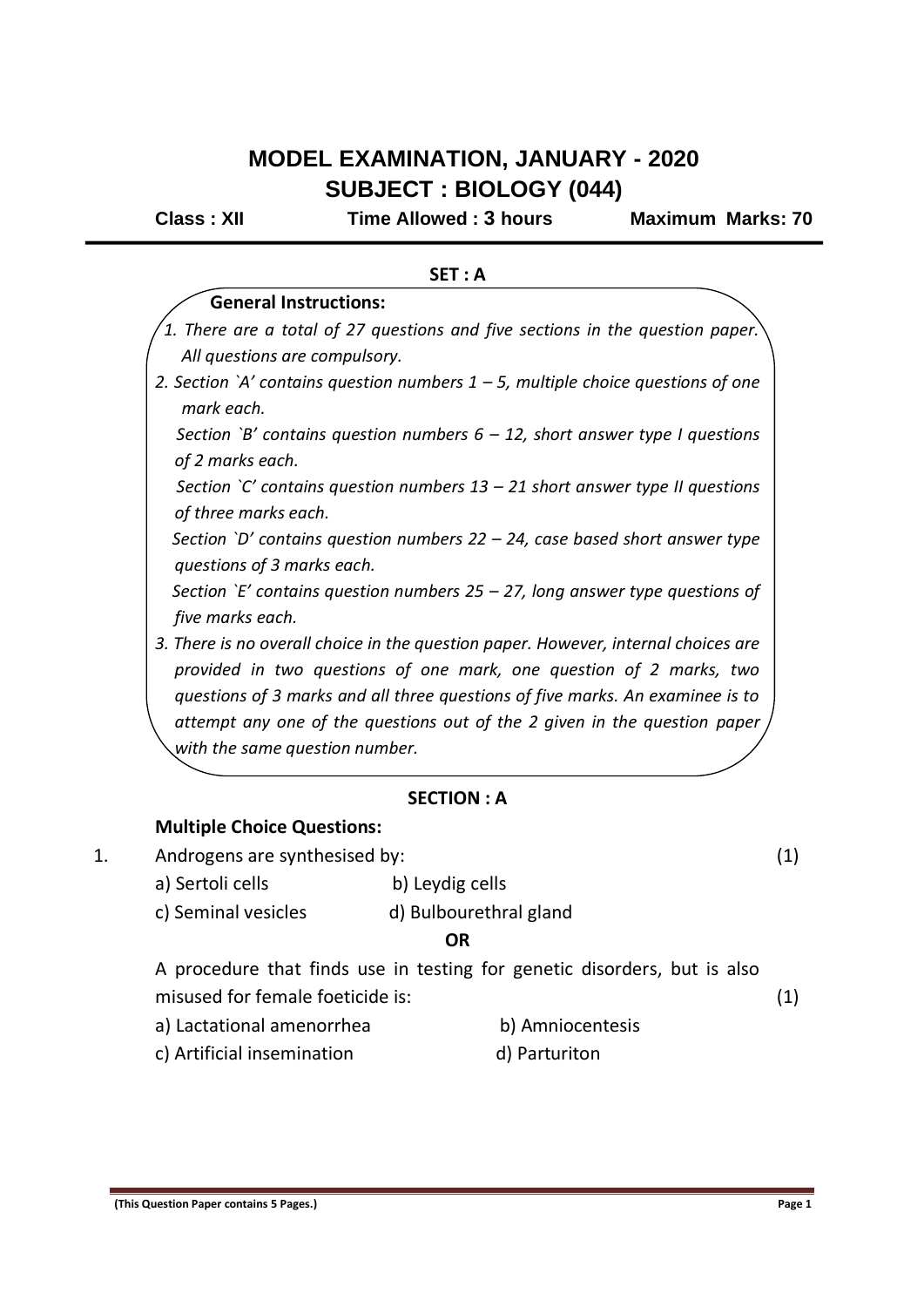| 2. | Use of anti-histamines and steroids gives a quick relief from              |           |                 |                     |                           | (1) |     |
|----|----------------------------------------------------------------------------|-----------|-----------------|---------------------|---------------------------|-----|-----|
|    | a) Allergy                                                                 | b) Nausea |                 | c) Cough            | d) Fever                  |     |     |
|    | <b>OR</b>                                                                  |           |                 |                     |                           |     |     |
|    | The substance produced by a cell on viral infection that can protect other |           |                 |                     |                           |     |     |
|    | cells from further infection is                                            |           |                 |                     |                           |     |     |
|    | a) Serotonin                                                               |           | b) Colostrum    |                     |                           |     | (1) |
|    | c) Interferon                                                              |           | d) Histamine    |                     |                           |     |     |
| 3. | Which of the given statement is correct in the context of observing DNA    |           |                 |                     |                           | (1) |     |
|    | separated by agarose gel electrophoresis?                                  |           |                 |                     |                           |     |     |
|    | a) DNA can be seen in visible light                                        |           |                 |                     |                           |     |     |
|    | b) DNA can be seen without staining in visible light.                      |           |                 |                     |                           |     |     |
|    | c) Ethidium bromide stained DNA can be seen in visible light.              |           |                 |                     |                           |     |     |
|    | d) Ethidium bromide stained DNA can be seen under exposure to UV           |           |                 |                     |                           |     |     |
|    | light.                                                                     |           |                 |                     |                           |     |     |
| 4. | The DNA polymerase enzyme used in PCR is obtained from                     |           |                 |                     |                           |     | (1) |
|    | a) Thermus aquaticus                                                       |           |                 | b) Escherichia coli |                           |     |     |
|    | c) Agrobacterium tumefaciens                                               |           |                 |                     | d) Salmonella typhimurium |     |     |
| 5. | Which among the following is not a method of in-situ conservation?         |           |                 |                     |                           |     | (1) |
|    | a) National Park                                                           |           |                 | b) Botanical Garden |                           |     |     |
|    | c) Wildlife Sanctuary                                                      |           | d) Ramsar Sites |                     |                           |     |     |

## **SECTION : B**

6. How does an encysted Amoeba reproduce on return of favourable (2) conditions?

### **OR**

What are gemmules and Conidia? Name one organism each in which these are formed.

- 7. State one reason why breast feeding the baby acts as a natural (2) contraceptive for the mother?
- 8. What happens when chromosomes fails to segregate during cell division (2) cycle? Explain your answer with an example.
- 9. State the dual role of deoxyribonucleoside triphosphates during DNA (2) replication.
- 10. Explain the events that occur in the host cell on introduction of nematode – resistant gene in to the tobacco plant by using Agrobacterium vectors.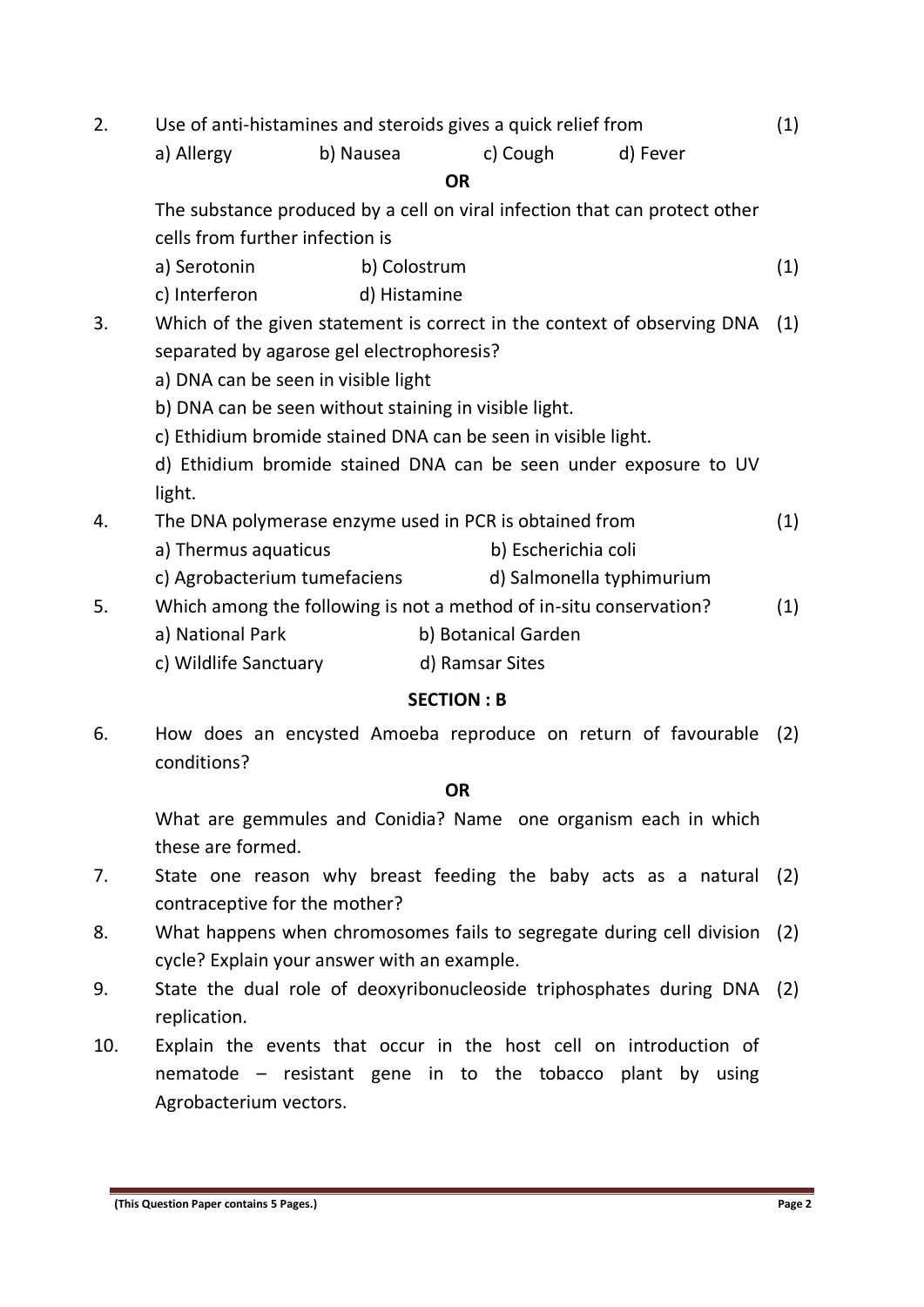11. Identify A, B, C and D in the table given below:

| Crop            | <b>Variety</b>      | <b>Resistance to Disease</b> |  |  |
|-----------------|---------------------|------------------------------|--|--|
| Α               | Himgiri             | Leaf Rust                    |  |  |
| Cauliflower     | Pusa Shubhra        | B                            |  |  |
| <b>Brassica</b> | <b>Pusa Swarnim</b> | $\mathsf{C}$                 |  |  |
| Cowpea          | D                   | <b>Bacterial Blight</b>      |  |  |

12. Differentiate between the two different types of pyramids of biomass (2) with the help of one example each.

## **SECTION : C**

- 13. Draw the diagram of a pistil, where pollination has successfully occurred. (3) Label the parts involved in reaching the male gametes to its desired destination.
- 14. Human blood group is a good example of multiple allelism and (3) codominance. Justify.

## **OR**

Work out a cross between true-breeding red and white flowered dogflower plants (Snap dragon) up to F2 progeny. Explain the result of F1 and F2 generations.

- 15. Double fertilisation is reported in plants of both castor and ground nut. However, the mature seeds of ground nut are non albuminous and castor are albuminous. Explain the post fertilisation events that are responsible for it.
- 16. Divergent evolution leads to homologous structures. Explain with the (3) help of an example.
- 17. Write any three goals of Human Genome Project. (3)
- 18. High yielding cattle is a good solution for food enhancement. How does (3) the MOET technology help to increase the herd size?
- 19. What are bio reactors? List five growth conditions that a bioreactor (3) provides for obtaining the desired product.
- 20. Explain, giving three reasons, why tropics show greatest levels of species (3) diversity.

## **OR**

Sometimes alien species affect the indigenous organisms leading to their extinction. Substantiate this statement with the help of any two examples.

21. Describe the naming of the restriction enzymes with an example. (3)

(2)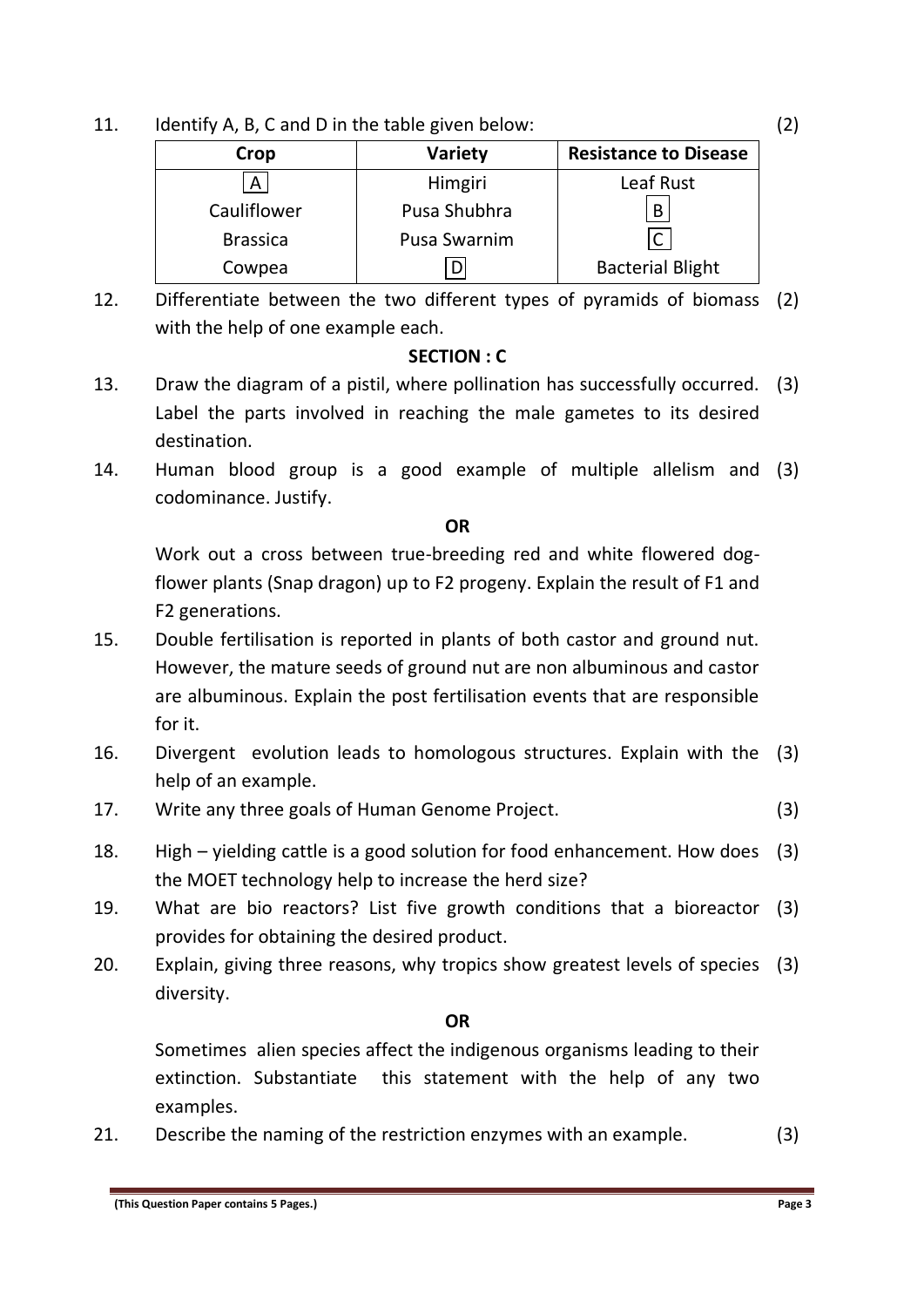## **SECTION : D**

22. Large quantities of sewage is generated every day in cities and towns, which is treated in Sewage Treatment Plants(STP), to make it less polluted. Given below is the flow diagram of one of the stages of STP.



- a) Why primary effluent is passed in to large aeration tanks?
- b) Write the technical term used for the sediment formed. Mention its significance.
- c) Explain the final step that results in the formation of biogas in the large tank before the treated effluent is released in to water bodies.
- 23. Identify A, B, C and D with reference to gametogenesis in humans, in the flow chart given below:



Give a brief explanation about the process D.

24.



- a) Identify `A' and `B'.
- b) What is the relationship between `A' and `B'?
- c) Mention their effect on aquatic life in the river.